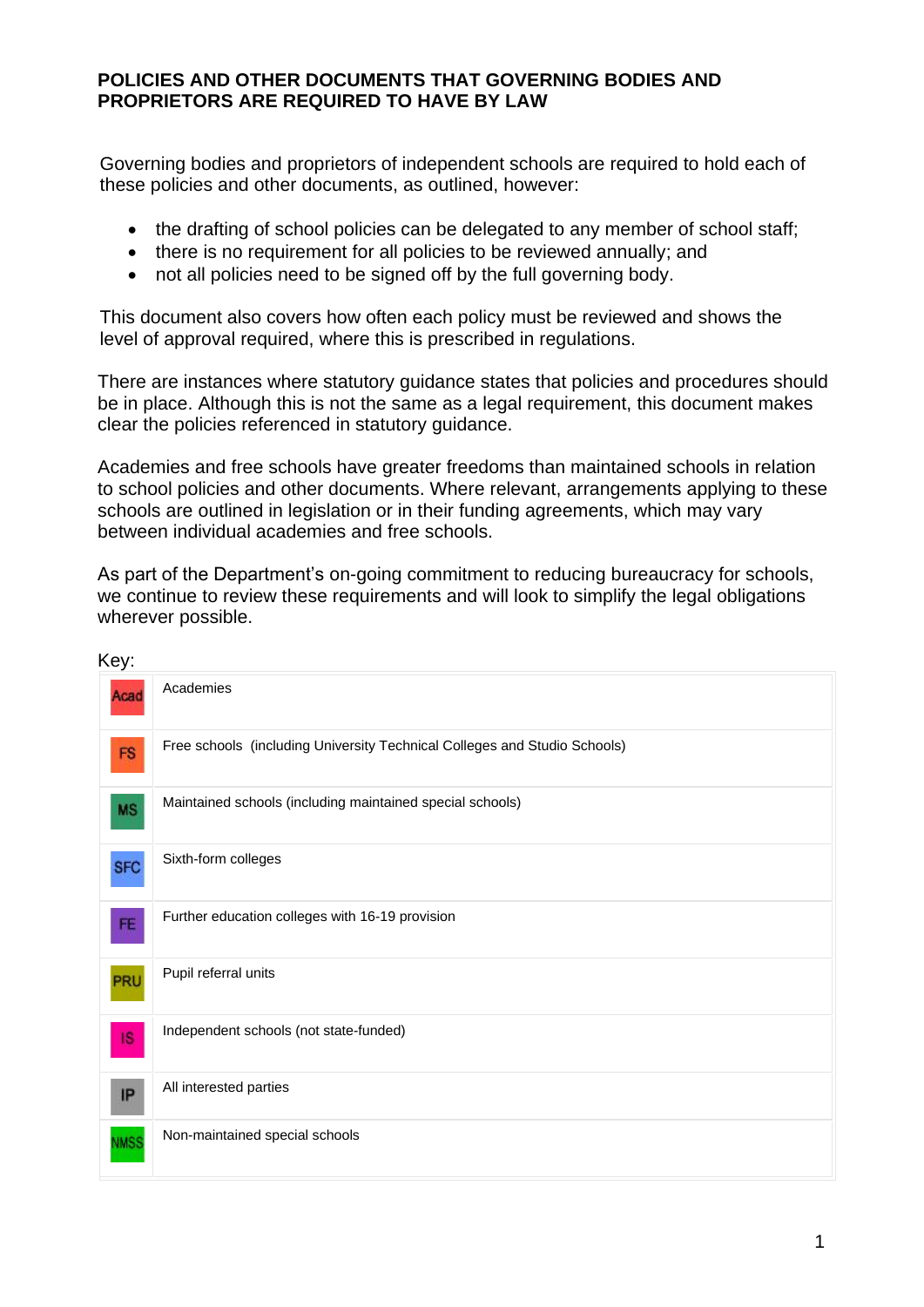## **A. Statutory policies required by education legislation**

#### **Capability of staff**

## **MS**

Review frequency: Governing body free to determine. Approval: Governing body free to delegate to a committee of the governing body or an individual governor. Legislation: The School Staffing (England) Regulations 2009. <http://www.legislation.gov.uk/uksi/2009/2680/contents/made> as subsequently amended:

<http://www.legislation.gov.uk/uksi/2012/1740/made>

#### **Charging and remissions**

#### MS Acad FS

Review frequency: Governing body free to determine.

Approval: Governing body free to delegate to a committee of the governing body, an individual governor or the head teacher.

Legislation: Maintained schools - Education Act 1996, section 457.

Education (School Sessions and Charges and Remissions Policies) (Information) (England) Regulations 1999. The School Information (England) (Amendment) Regulations 2012.

<http://www.legislation.gov.uk/uksi/1999/2255/contents/made> <http://www.legislation.gov.uk/uksi/2012/1124/made>

#### **School behaviour**

MS Acad FS IS PRUSNMSS

Review frequency: Head teacher free to determine.

Approval: Head teacher.

Legislation: Maintained schools - Education and Inspection Act 2006: Section 89. <http://www.legislation.gov.uk/ukpga/2006/40/section/89>

Academies, free schools and independent schools - Independent School Standards Regulations (Schedule 1 part 3 paragraph 9).

<http://www.legislation.gov.uk/uksi/2010/1997/schedule/1/made>

#### **Sex education**

## MS Acad FS

(Does not apply to maintained nursery schools).

Review frequency: Governing body free to determine.

Approval: Governing body free to delegate to a committee of the governing body, an individual governor or the head teacher.

Legislation: Maintained schools - The Education Act 1996: Section 404.

<http://www.legislation.gov.uk/ukpga/1996/56/section/404>

Academies and free schools – Funding Agreements require these schools to have regard to DfE guidance on Sex and Relationship Education.

[https://www.education.gov.uk/publications/standard/publicationDetail/Page1/DfES%20](https://www.education.gov.uk/publications/standard/publicationDetail/Page1/DfES%200116%202000) [0116%202000](https://www.education.gov.uk/publications/standard/publicationDetail/Page1/DfES%200116%202000)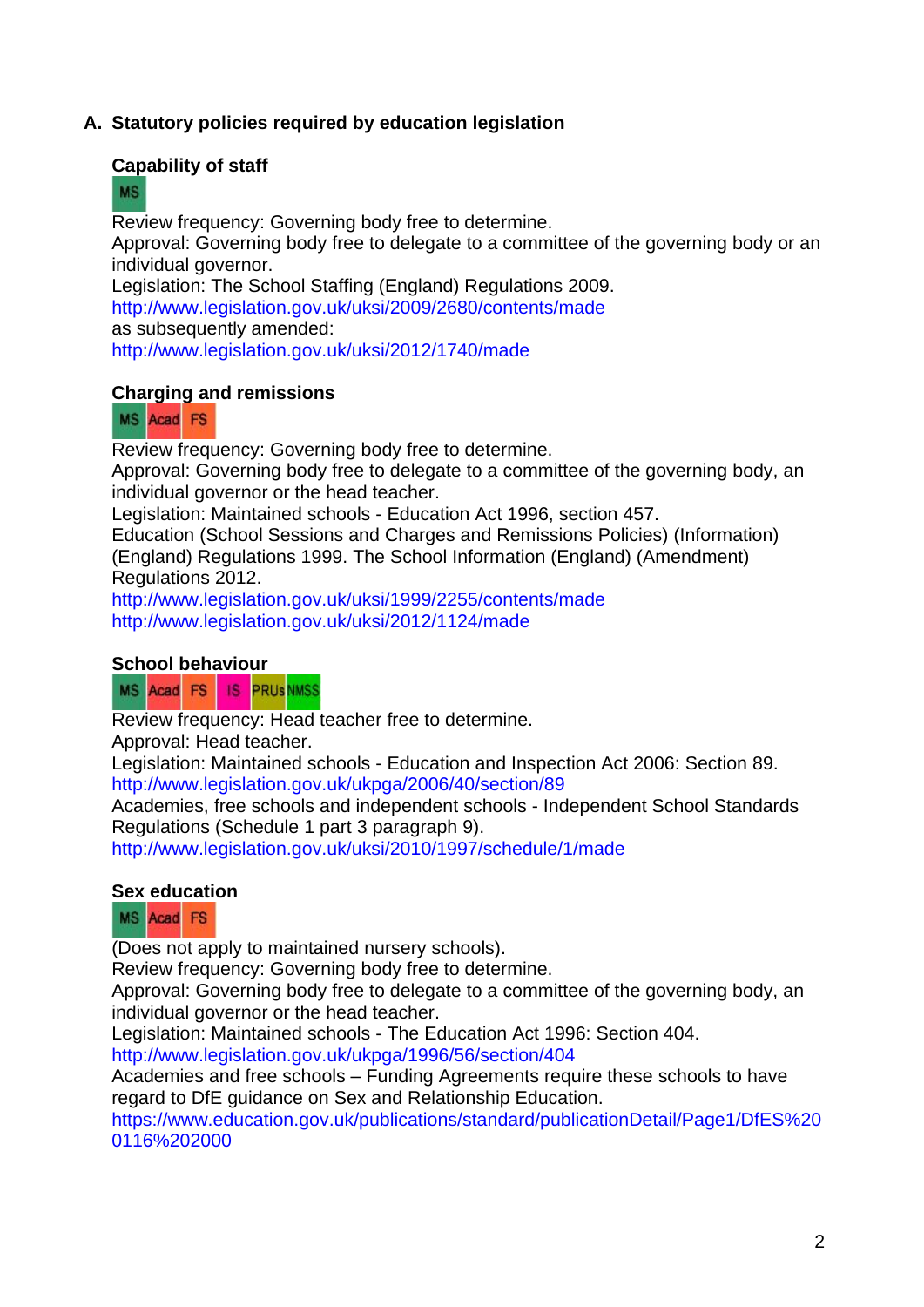# **Special Educational Needs**



Review frequency: Governing body free to determine. Approval: Full governing body. Legislation: Maintained schools - The Education (Special Educational Needs) (Information) Regulations 1999: SI 1999/2506. <http://www.legislation.gov.uk/uksi/1999/2506/contents/made> Academies and free schools - Section 1(8) of the Academies Act 2010. <http://www.legislation.gov.uk/ukpga/2010/32/section/1> Also see, *The Special Educational Needs Code of Practice*.

# **Teacher appraisal**

**MS** 

Review frequency: Governing body free to determine.

Approval: Governing body free to delegate to a committee of the governing body or an individual governor.

Legislation: The Education (School Teachers' Appraisal) (England) Regulations 2012. <http://www.legislation.gov.uk/uksi/2012/115/contents/made>

as subsequently amended:

<http://www.legislation.gov.uk/uksi/2012/431/contents/made> <http://www.legislation.gov.uk/uksi/2012/2055/made>

# **Teachers' pay**

## **MS**

Review frequency: Governing body free to determine.

Approval: Governing body free to delegate to a committee of the governing body or the head teacher.

Legislation: Paragraph 3.1(a) of the 2012 School Teachers Pay and Conditions Document (STPCD) (Section 2 – the statute). Paragraphs 11 to 19 of the Section 3 guidance which accompanies the STPCD, provides further advice.

[https://www.education.gov.uk/publications/standard/publicationDetail/Page1/DFE-](https://www.education.gov.uk/publications/standard/publicationDetail/Page1/DFE-00091-2012)[00091-2012](https://www.education.gov.uk/publications/standard/publicationDetail/Page1/DFE-00091-2012)

**B. Statutory policies required by other legislation, which impact particularly on schools (including academies and free schools)** 

## **Data protection**

**SFC PRUSNMSS** MS Acad FS **IS** 

Schools are 'Data Controllers' under the Data Protection Act 1998. Review frequency: At least every two years.

Approval: Governing body free to determine how to implement. See: [http://www.ico.gov.uk/for\\_organisations/sector\\_guides/education.aspx.](http://www.ico.gov.uk/for_organisations/sector_guides/education.aspx) Legislation: The Data Protection Act 1998. (with consideration to the [eight data](http://www.legislation.gov.uk/ukpga/1998/29/schedule/1)  [protection principles](http://www.legislation.gov.uk/ukpga/1998/29/schedule/1) appearing in [Schedule 1\)](http://www.legislation.gov.uk/ukpga/1998/29/schedule/1). <http://www.legislation.gov.uk/ukpga/1998/29/contents>

## **Health and safety**

#### MS Acad FS **1S**

(Applies to local authorities on behalf of community and voluntary controlled schools). Review frequency: Governing body or proprietor or local authority free to determine. Approval: Employer free to determine how to implement.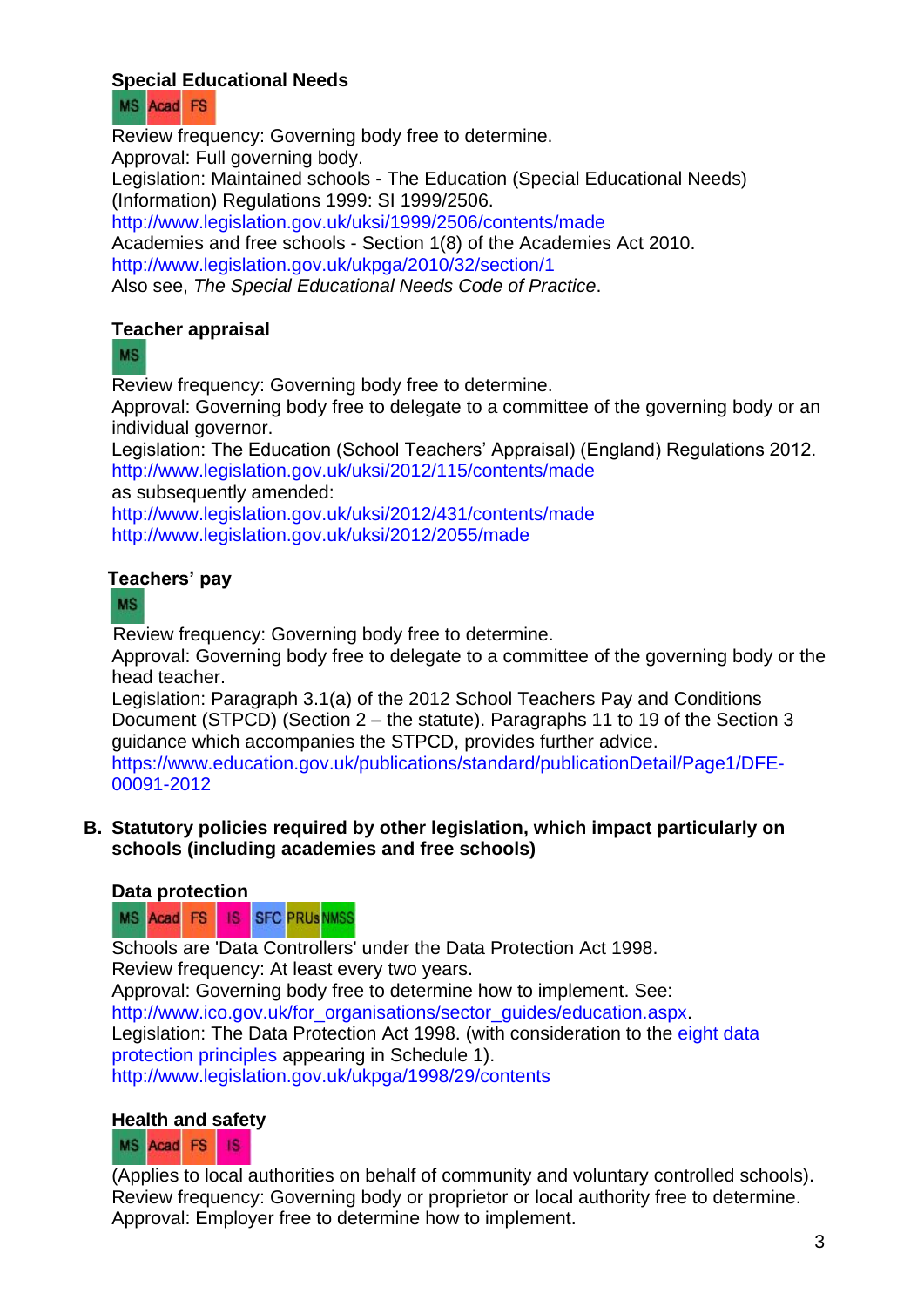Legislation: The Health and Safety at Work Act 1974: Sections 2(3), 3 and 4. <http://www.legislation.gov.uk/ukpga/1974/37/section/3> Risk Assessments: The Management of Health and Safety at Work Regulations 1999: SI 1999/3242. The 1999 regulations impose a duty on employers to produce a risk assessment.

<http://www.legislation.gov.uk/uksi/1999/3242/contents/made>

# **C. Other statutory documents**

# **Admissions arrangements**

# MS Acad FS

(Applies to voluntary aided schools and foundation schools directly and to community and voluntary controlled schools if the local authority formally delegates the responsibility).

Review frequency: Arrangements to be determined annually. Any changes must be consulted on and where no changes are made, consultation is required at least every 7 years.

Approval: Full governing body or a committee of the governing body where the school is an admissions authority.

Legislation: Section 88C of the School Standards and Framework Act 1998 and the [School Admissions Regulations 2012.](http://www.education.gov.uk/schools/adminandfinance/schooladmissions)

<http://www.legislation.gov.uk/ukpga/1998/31/section/88>

# **Accessibility plan**

**SFC PRUSNMSS** MS Acad FS IS

Review frequency: Every three years.

Approval: Governing body free to delegate to a committee of the governing body, an individual governor or the head teacher.

Legislation: Equality Act 2010: Schedule 10, Paragraph 3 and Disability Discrimination (prescribed Times and Periods for Accessibility Strategies and Plans for Schools) (England) Regulations, 2005.

<http://www.legislation.gov.uk/ukpga/2010/15/schedule/10>

# **Behaviour principles written statement**

# **MS PRUSNMSS**

 Review frequency: Governing body free to determine. Approval: Full governing body or a committee of the governing body. Legislation: Education and Inspections Act 2006: Section 88. <http://www.legislation.gov.uk/ukpga/2006/40/section/88>

# **Written policy on behaviour principles**

#### Acad FS 18

Review frequency: Proprietor free to determine.

Approval: Proprietor required to ensure that there is a written policy.

Legislation: The Education (Independent School Standards) (England) Regulations 2010.

<http://www.legislation.gov.uk/uksi/2010/1997/contents/made> 2013 amendment (SI 2012/2962): <http://www.legislation.gov.uk/uksi/2012/2962/contents/made>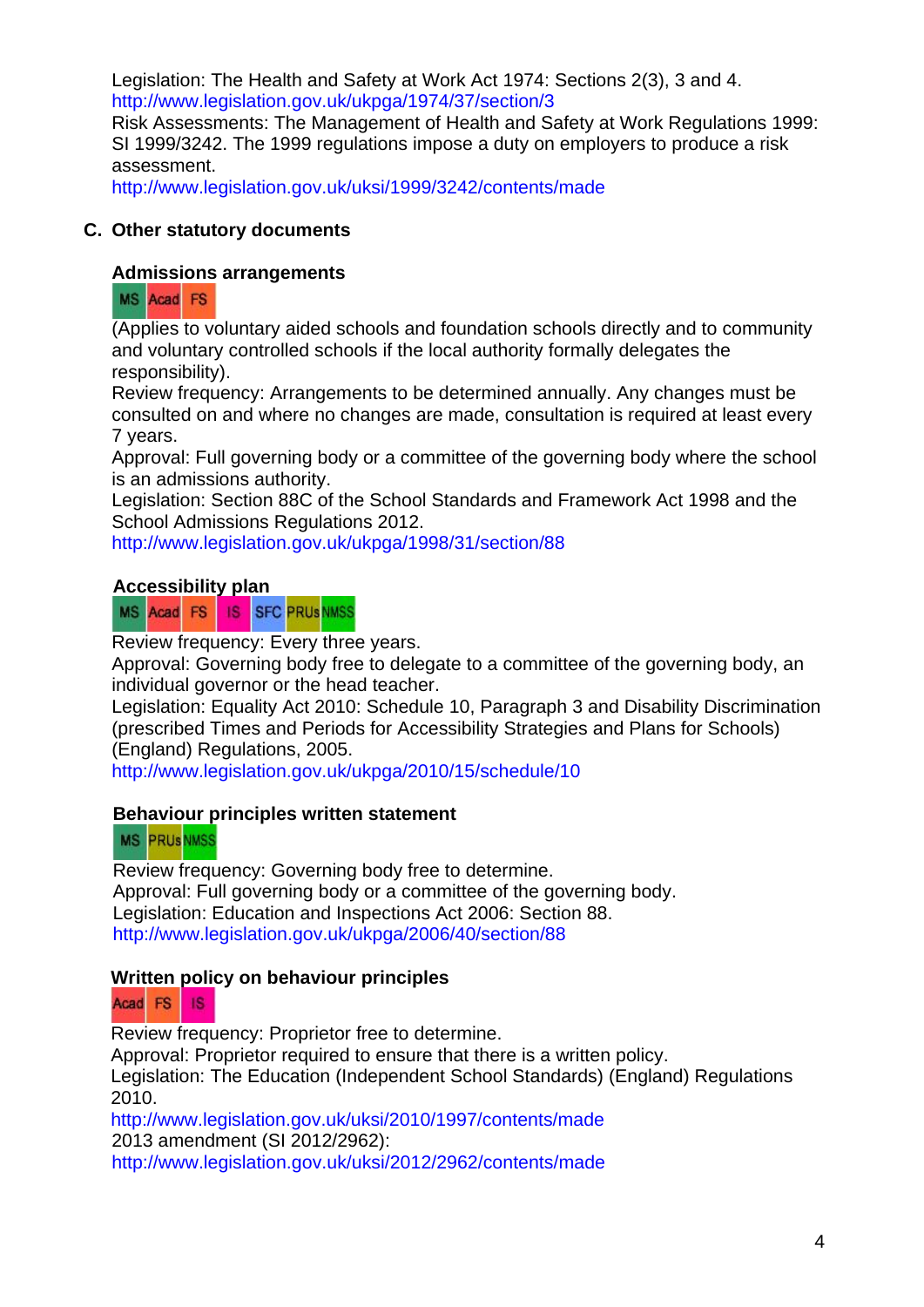## **Central record of recruitment and vetting checks**

**SFC PRUS NMSS** MS Acad FS 18

Review frequency: Live document covering staff currently employed. Approval: Governing body free to delegate to a committee of the governing body, an individual governor or the head teacher.

Legislation: Maintained schools – The School Staffing (England) Regulations 2009. Academies and free schools - Independent School Standards Regulations 2010. <http://www.legislation.gov.uk/uksi/2009/2680/contents/made>

## **Complaints procedure statement**

**IS NMSS** MS Acad FS

Review frequency: Governing body or proprietor free to determine.

Approval: Governing body free to delegate to a committee of the governing body, an individual governor or the head teacher.

Legislation: Maintained schools - The Education Act 2002: Section 29.

<http://www.legislation.gov.uk/ukpga/2002/32/section/29>

Academies, free schools and independent schools - The Education (Independent Schools Standards) Regulations 2010.

<http://www.legislation.gov.uk/uksi/2010/1997/contents/made>

Non-maintained special schools - The Education (Non-maintained Special Schools) Regulations 2011.

<http://legislation.gov.uk/uksi/2011/1627/contents/made>

## **Freedom of Information**

MS Acad FS

The Freedom of Information Act 2000 gives a right of access to information held by public bodies, including schools [\(Schedule 1, Part IV\)](http://www.legislation.gov.uk/ukpga/2000/36/schedule/1), who must comply with the Act and produce a Publication Scheme [\(Section 19\)](http://www.legislation.gov.uk/ukpga/2000/36/section/19).

Review frequency: Governing body free to determine.

Approval: Governing body free to determine how to implement. See: [http://www.ico.gov.uk/for\\_organisations/freedom\\_of\\_information.aspx](http://www.ico.gov.uk/for_organisations/freedom_of_information.aspx) Legislation: The Freedom of Information Act 2000: Section 19. <http://www.legislation.gov.uk/ukpga/2000/36/part/I>

# **Governors' allowances (schemes for paying)**

## **MS**

Review frequency: Governing body free to determine.

Approval: Governing body free to delegate to a committee of the governing body, an individual governor or the head teacher.

Legislation: The Education (Governors' Allowances) (England) Regulations 2003: SI 2003/523.

<http://www.legislation.gov.uk/uksi/2003/523/contents/made>

## **Home-school agreement document**

# MS Acad FS

(Does not apply to maintained nursery schools).

Review frequency: Governing body free to determine.

Approval: Governing body free to delegate to a committee of the governing body, an individual governor or the head teacher.

Legislation: The School Standards and Framework Act 1998: Sections 110 and 111. [http://www.legislation.gov.uk/ukpga/1998/31/part/IV/crossheading/homeschool-](http://www.legislation.gov.uk/ukpga/1998/31/part/IV/crossheading/homeschool-agreements)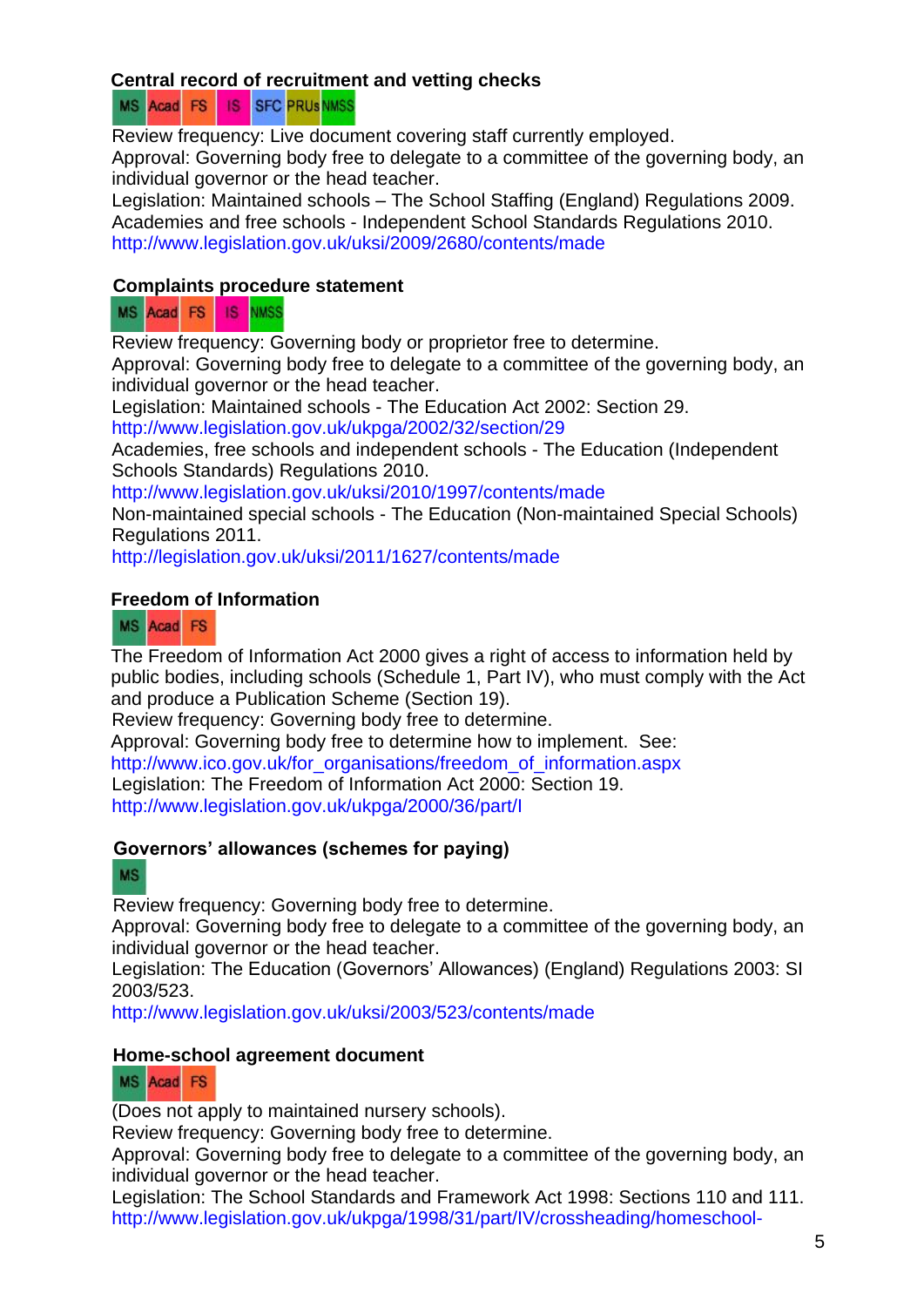#### **Instrument of government**

**MS** 

Review frequency: Governing body free to determine. Approval: Full governing body.

Legislation: The School Governance (Constitution) (England) Regulations 2007: SI 2007/957. [School Governance \(Constitution\) \(England\) Regulations 2012:](http://www.legislation.gov.uk/uksi/2012/1034/contents/made) SI 2012/1034.

<http://www.legislation.gov.uk/uksi/2007/957/contents/made> <http://www.legislation.gov.uk/uksi/2012/1034/contents/made>

#### **Minutes of, and papers considered at, meetings of the governing body and its committees**

MS Acad FS

Review frequency: Not applicable.

Approval: Full governing body or a committee of the governing body as appropriate. Legislation: Maintained schools - The School Governance (Procedures) (England) Regulations 2003: SI 2003/1377.

Academies and free schools - through Articles of Association. <http://www.legislation.gov.uk/uksi/2003/1377/contents/made>

#### **Premises management documents**

MS Acad FS IS **SFC PRUSNMSS** 

There are many aspects of school premises that require safe management and maintenance such as asbestos, fire safety and statutory testing. For an overview of the legislation and compliance requirements, please see Compliance Monitoring for Council Buildings: [http://www.fedps.org.uk/compliance\\_monitoring.pdf](http://www.fedps.org.uk/compliance_monitoring.pdf) which sets out the responsibilities for employers and duty holders.

Independent schools, academies and free schools have sole responsibility.

For maintained schools, both local authorities and schools have responsibilities for the repair and maintenance of premises.

Review frequency: please see above link.

Approval: Governing body free to delegate to a committee of the governing body, an individual governor or the head teacher.

Legislation: please see above link.

#### **Equality information and objectives (public sector equality duty) statement for publication**

#### MS Acad FS PRUs

(Applies to Local Authorities on behalf of PRUs).

Review frequency: Every four years and publish information annually (see below). Approval: Governing body free to delegate to a committee of the governing body, an individual governor or the head teacher.

Legislation: The Equality Act 2010 and The Equality Act 2010 (Specific Duties) Regulations 2011.

<http://www.legislation.gov.uk/ukpga/2010/15/contents> <http://www.legislation.gov.uk/uksi/2011/2260/contents/made>

Under specific duties, governing bodies, local authorities and proprietors are required to draw up equality objectives every four years and annually publish information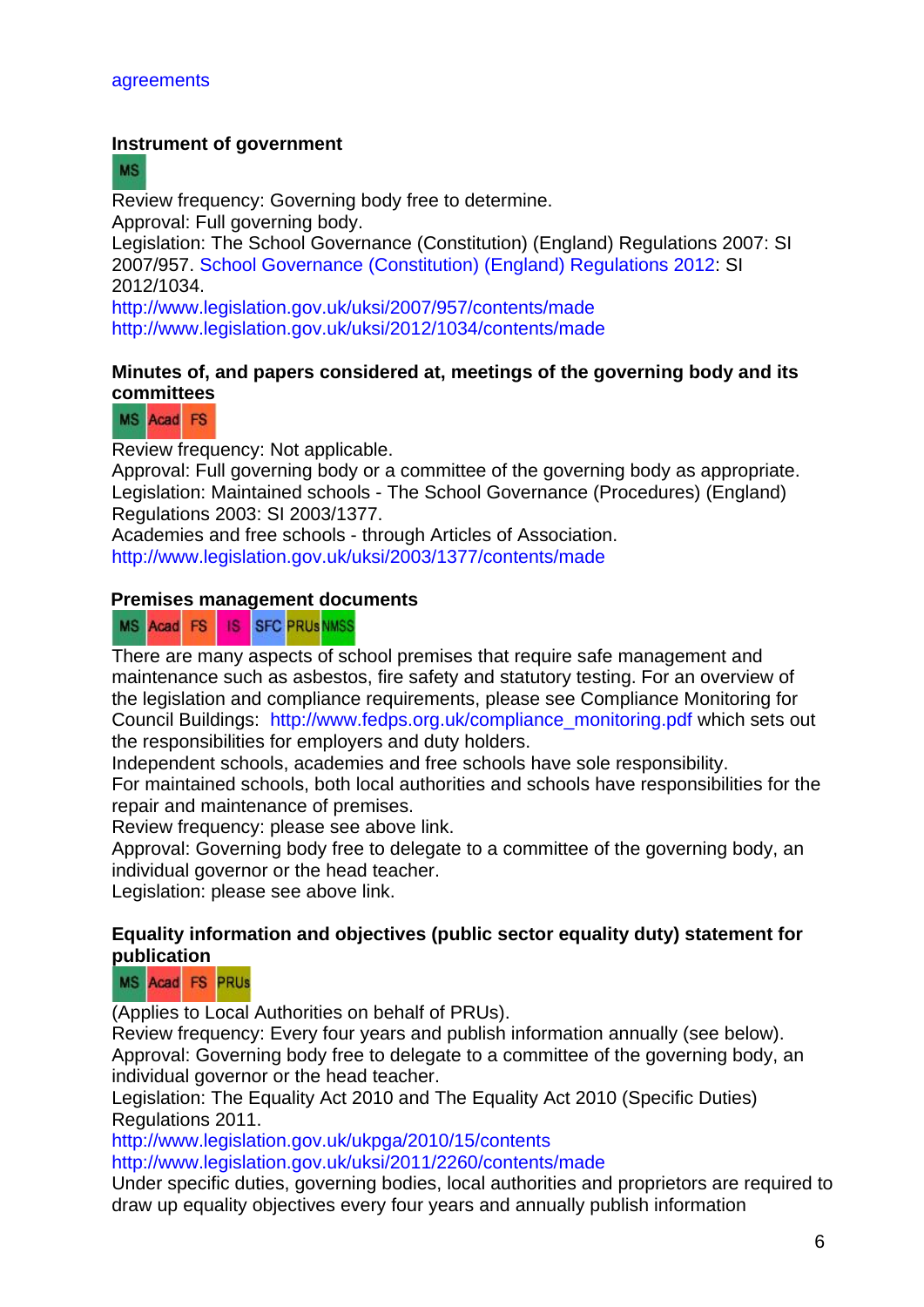demonstrating how they are meeting the aims of the general public sector equality duty.

# **School information published on a website**

MS Acad FS

(New funding agreements will require academies and free schools to publish this information, however previous versions of the funding agreement may not have this requirement).

Review frequency: Live – must be updated as soon as possible after a change and at least annually.

Approval: Governing body free to delegate to a committee of the governing body, an individual governor or the head teacher.

Legislation: The School Information (England) (Amendment) Regulations 2012: SI 2012/1124 (only maintained schools)

[http://www.legislation.gov.uk/uksi/2012/1124/made.](http://www.legislation.gov.uk/uksi/2012/1124/made)

#### **Register of business interests of head teachers and governors MS**

(Applies to local authorities on behalf of maintained schools).

(A register of business interests is covered in the Academies' Financial Handbook). Review frequency: Governing body free to determine subject to the Local Authority scheme.

Approval: Governing body free to determine subject to the local authority scheme. Legislation: The requirement that local authorities keep a register of any business interests of the governors and the head teachers is set out in regulation 26 read with paragraph 15 of Schedule 5 to the School Finance (England) Regulations 2012. Local authorities are required to have schemes for financing schools, and the content of these schemes must deal with the keeping of a register.

<http://www.legislation.gov.uk/uksi/2012/335/made>

## **Register of pupils' admission to school**

MS Acad FS 18 **PRUS NMSS** 

Review frequency: Live document.

Approval: The Governing body free to delegate to a committee of the governing body, an individual governor or the head teacher *or* the Proprietor must "cause to be kept" a register.

The register itself can be kept by appropriate school staff.

Legislation: The Education (Pupil Registration) (England) Regulations 2006: (SI 2006/1751) as subsequently amended.

<http://www.legislation.gov.uk/uksi/2006/1751/contents/made> <http://www.legislation.gov.uk/uksi/2010/1725/contents/made> <http://www.legislation.gov.uk/uksi/2011/1625/contents/made>

## **Register of pupils' attendance.**

MS Acad FS IS PRUSNMSS

Review frequency: Live document.

Approval: The Governing body free to delegate to a committee of the governing body, an individual governor or the head teacher *or* the Proprietor must "cause to be kept" a register. The register itself can be kept by appropriate school staff.

Legislation: The Education (Pupil Registration) (England) Regulations 2006: SI 2006/1751 as subsequently amended.